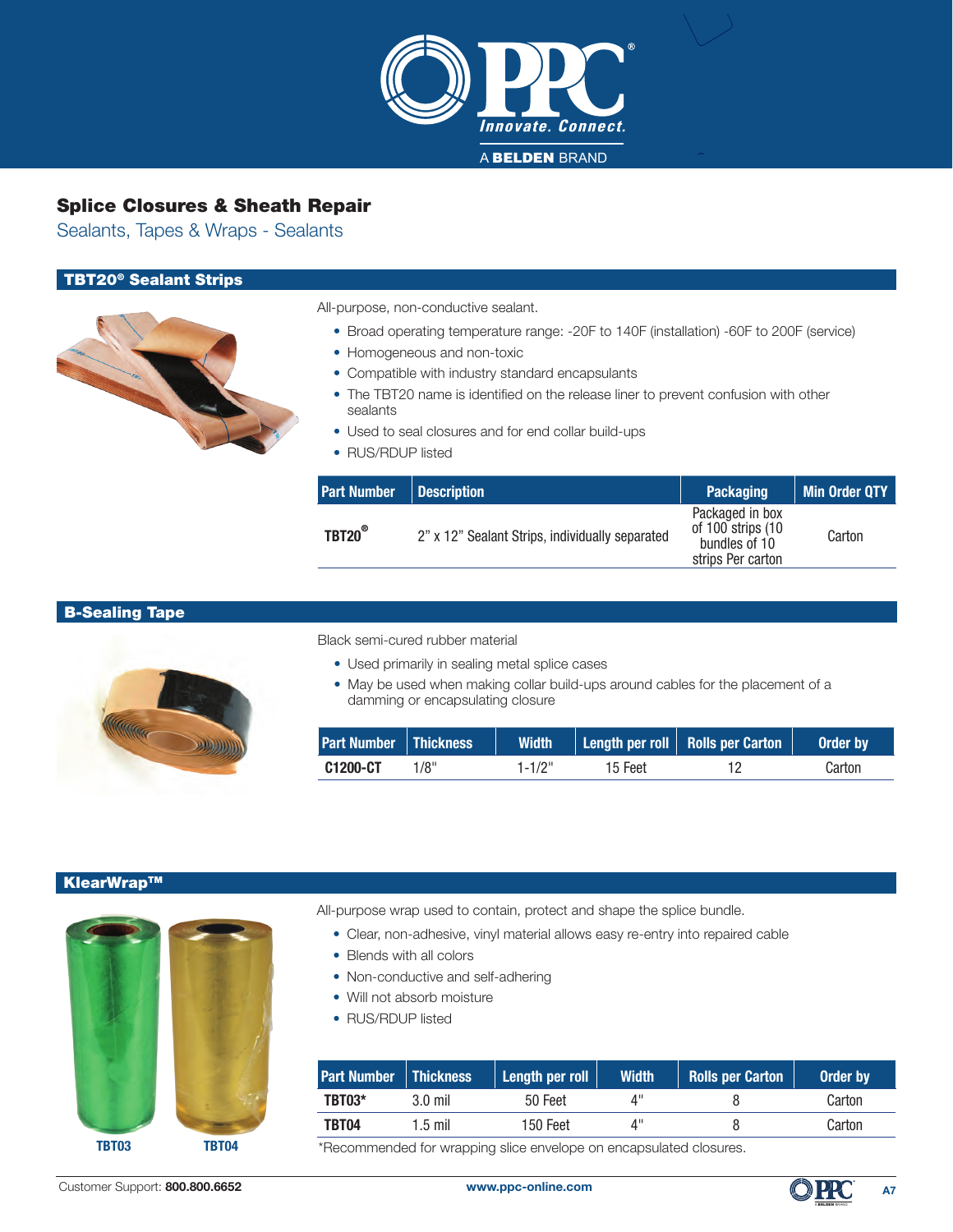

Sealants, Tapes & Wraps - Wraps & Splice Protection

### Spacer Web



Used to provide a separation layer between splice bundle and splice envelope to ensure total encapsulation of the splice bundle.

|              | Part Number   Length per roll | <b>Width</b> | <b>Rolls per Carton</b> | Order by |
|--------------|-------------------------------|--------------|-------------------------|----------|
| <b>TBTSW</b> | 10 Feet                       | 10"          |                         | Roll     |

### Diaper Tape



Porous foam material used as a loose wrap around a completed splice to center it with in the closure.

- Permits free flow encapsulation between splice and closure walls
- Assures complete encapsulation and saturation of conductors
- Minimizes the possibility of voids

| Part Number <b>Length</b> |        | <b>Width</b> | <b>Rolls per Carton</b> | Order by |
|---------------------------|--------|--------------|-------------------------|----------|
| C <sub>1230</sub>         | 6 Feet | $2 - 1/2$ "  | 100                     | Roll     |
| C <sub>1233</sub>         | 6 Feet | 4"           | 50                      | Carton   |

### Binder Tape

Strong Nylon type material which is wrapped spirally across a splice opening to draw together the loose bundles of a splice and to aid in centering it.

- Porous material allows encapsulating compound to penetrate and fill the splice core
- Easily cut to desired length

| <b>Part Number   Length</b> |         | <b>Width</b> | <b>Rolls per Carton</b> | Order by |
|-----------------------------|---------|--------------|-------------------------|----------|
| C <sub>1228</sub>           | 25 Feet | ייר          |                         | Carton   |
| C <sub>1229</sub>           | 25 Feet | 4"           | 16                      | Carton   |

#### Pressure Tape



High strength Mylar tape for used on pressurized repairs and encapsulated splicing applications.

- Unaffected by hydrocarbons, petrochemicals or fertilizers
- Each roll is sealed in its own polybag with pressure venting tubes
- RUS/RDUP Listed

| Part Number Length |          | <b>Width</b> | Rolls per Carton | Order by |
|--------------------|----------|--------------|------------------|----------|
| TBT50              | 40 yards |              |                  | Roll     |

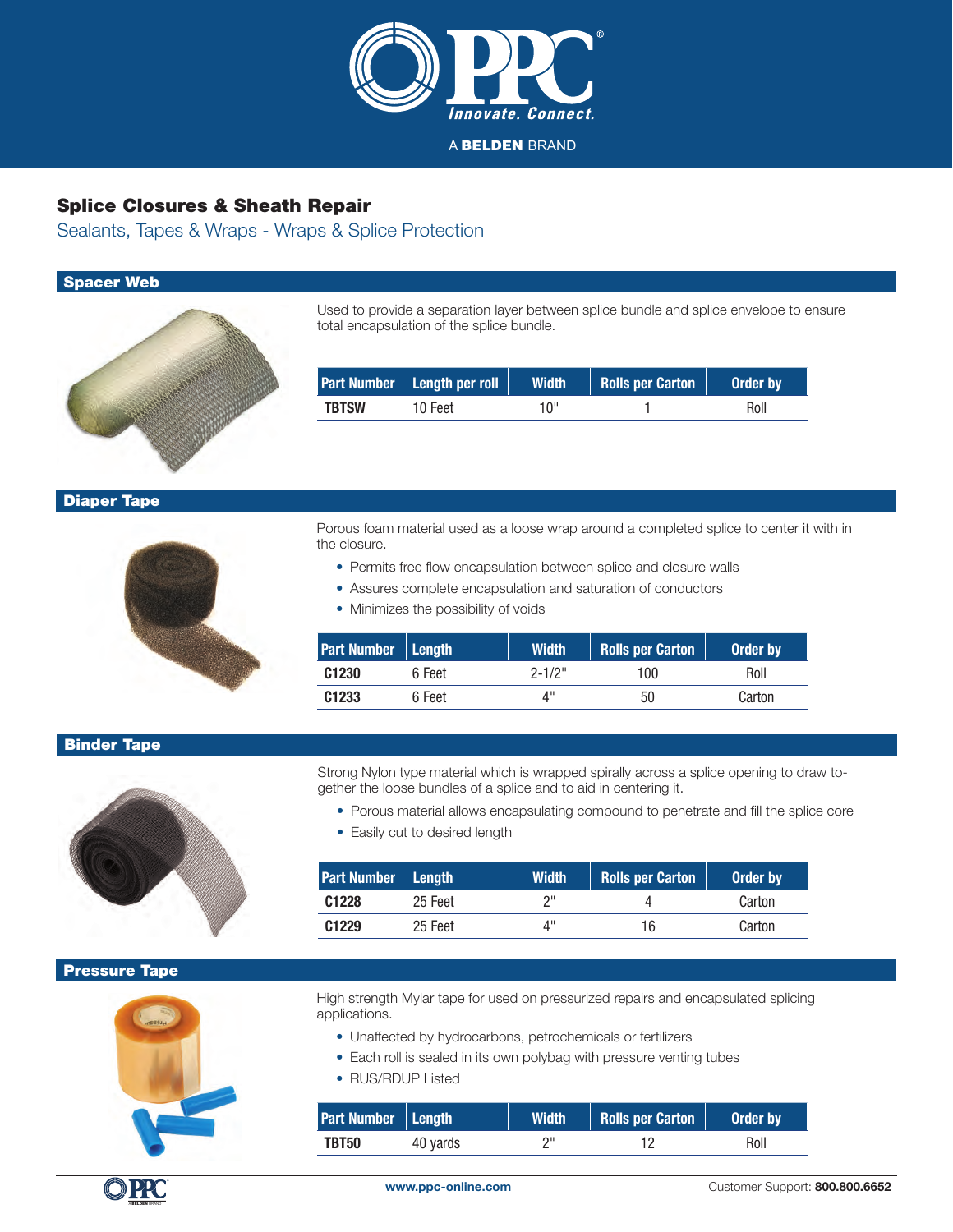

Sealants, Tapes & Wraps - Wraps & Splice Protection & Tapes

### Splice Envelope



Adhesive coated clear plastic sheet used to form an encapsulant envelope around the splice.

- Allows visual inspection of encapsulant fill
- Uses less encapsulant than gravity poured closures

|                 | <b>Part Number   Length Per Roll  </b> | <b>Width</b> | <b>Rolls per Carton</b> | Order by |
|-----------------|----------------------------------------|--------------|-------------------------|----------|
| <b>TBTENV18</b> | 20 feet                                | יו 18        |                         | Roll     |
| TBTENV24        | 20 feet                                | 24"          |                         | Roll     |
| <b>TBTENV36</b> | 20 feet                                | 36"          |                         | Roll     |

### Funnel Web



| <b>Part Number   Description</b> |                                                       | Dia. | <b>Pieces Per Carton   Order by</b> |       |
|----------------------------------|-------------------------------------------------------|------|-------------------------------------|-------|
| <b>TBTWF</b>                     | Holds splice envelope open for<br>pouring encapsulant |      | 10                                  | Piece |

#### Splice Centering Sheet



Transparent, flexible sheet is placed in the splice case prior to closing. Prevents connectors, conductors, muslin wrap or a sagging splice from becoming caught between the splice case halves.

| Part Number   Length |         | <b>Width</b> | Sheets per Carton | Order by |
|----------------------|---------|--------------|-------------------|----------|
| C <sub>1257</sub>    | 21 feet |              |                   | Carton   |

#### End Tape



Durable, UV resistant polyolefin tape with aggressive silicone adhesive, used to dress ends of sleeve on cable repairs or splices.

| Part Number   Length |         | <b>Width</b> | Rolls per Carton | Order by |
|----------------------|---------|--------------|------------------|----------|
| TBTET2               | 36 feet | 1.5"         |                  | Roll     |